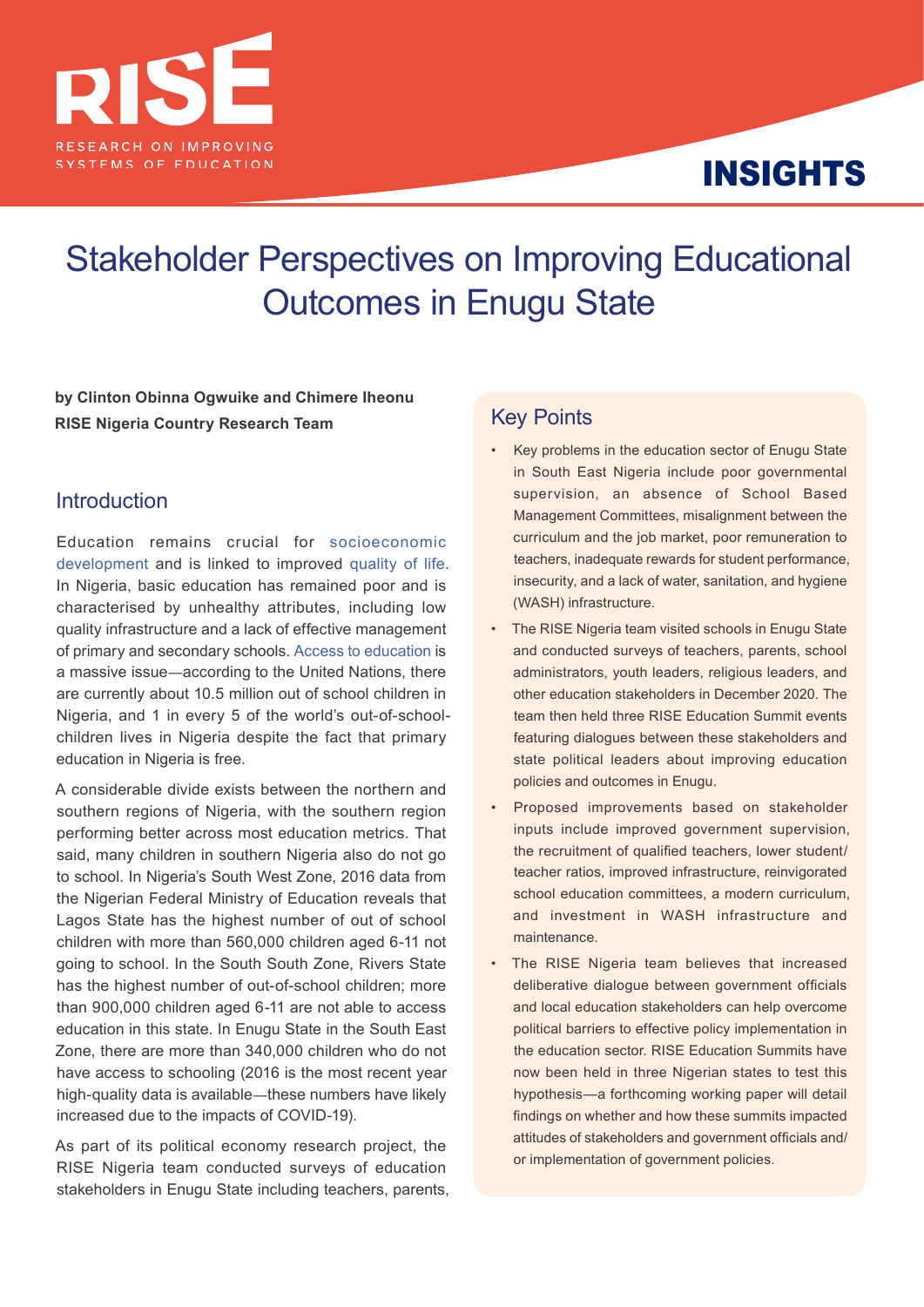school administrators, youth leaders, religious leaders, and others in December 2020. The team also visited 10 schools in Nkanu West Local Government Area (LGA), Nsukka LGA, and Udi LGA to speak to administrators and teachers, and assess conditions. It then held three [RISE Education Summits,](https://riseprogramme.org/blog/delivering-basic-education-nigeria) in which RISE team members facilitated dialogues between stakeholders and political leaders about improving education policies and outcomes in Enugu. These types of interactions are rare in Nigeria and have the potential to impact the education sector by increasing local demand for quality education and government accountability in providing it. Inputs from the surveys in the LGAs determined the education sector issues included in the agenda for the meeting, which political leaders were able to see in advance. The Summits culminated with the presentation of a social contract, which the team hopes will aid stakeholders in the education sector in monitoring the government's progress on education priorities.

This article draws on stakeholder surveys and conversations, insights from the Education Summits, school visits, and secondary data to provide an overview of educational challenges in Enugu State with a focus on basic education. It then seeks to highlight potential solutions to these problems based on local stakeholders' insights from the surveys and the outcomes of the Education Summits.

# Basic education in Enugu State, South East Nigeria

Basic education in Enugu state includes pre-primary, primary, and junior secondary education. A key objective is to deliver comprehensive, compulsory, and quality education to all children of school age. The Universal Basic Education (UBE) programme, which took effect across Nigeria in 2004, aims to provide free and compulsory education for all children aged 6-15. While the programme is widely believed to have contributed to the improvement of school enrolment and completion rates nationally, evidence on the extent of its [impact is mixed.](https://www.centreforpublicimpact.org/case-study/universal-basic-education-nigeria)

Over the past few decades, basic education in Nigeria's South East Zone has improved considerably compared to other states in Nigeria's southern zones. Its number of out-of-school children and the [number of children enrolled in school](https://guardian.ng/features/education/only-39-4-primary-school-age-children-currently-enrolled/)  are the lowest and highest, respectively, in the country. However, hundreds of thousands of children in the South East Zone still do not go to school. The Universal Basic Education Commission (UBEC) reported in its 2018 "[Compendium](https://ubec.gov.ng/data/)  [of Public and Private Schools Basic Education Profile & Indicators in Nigeria](https://ubec.gov.ng/data/)" that Enugu State has a 50.38 percent primary completion rate, which drops to 30.71 percent for junior secondary schools.

The available data suggests that recent gains have not eliminated the problems of education in the state. For instance, the most recent [comprehensive data](https://www.esspin.org/resources/reports/composite-survey-3-reports) collected by the Nigerian government and the UK-funded Education Sector Support Programme from 2012-2016 shows mostly positive trends, but also shows certain negative trends. To take one example, the number of [classrooms needing repairs](https://www.esspin.org/reports/download/398-file-HCE-Signed-Enugu OOSS-MainReport-Apr-2014.pdf) rose by 30.6 percentage points from 35.9 percent in 2011 to 66.5 percent





*Source: Open Africa*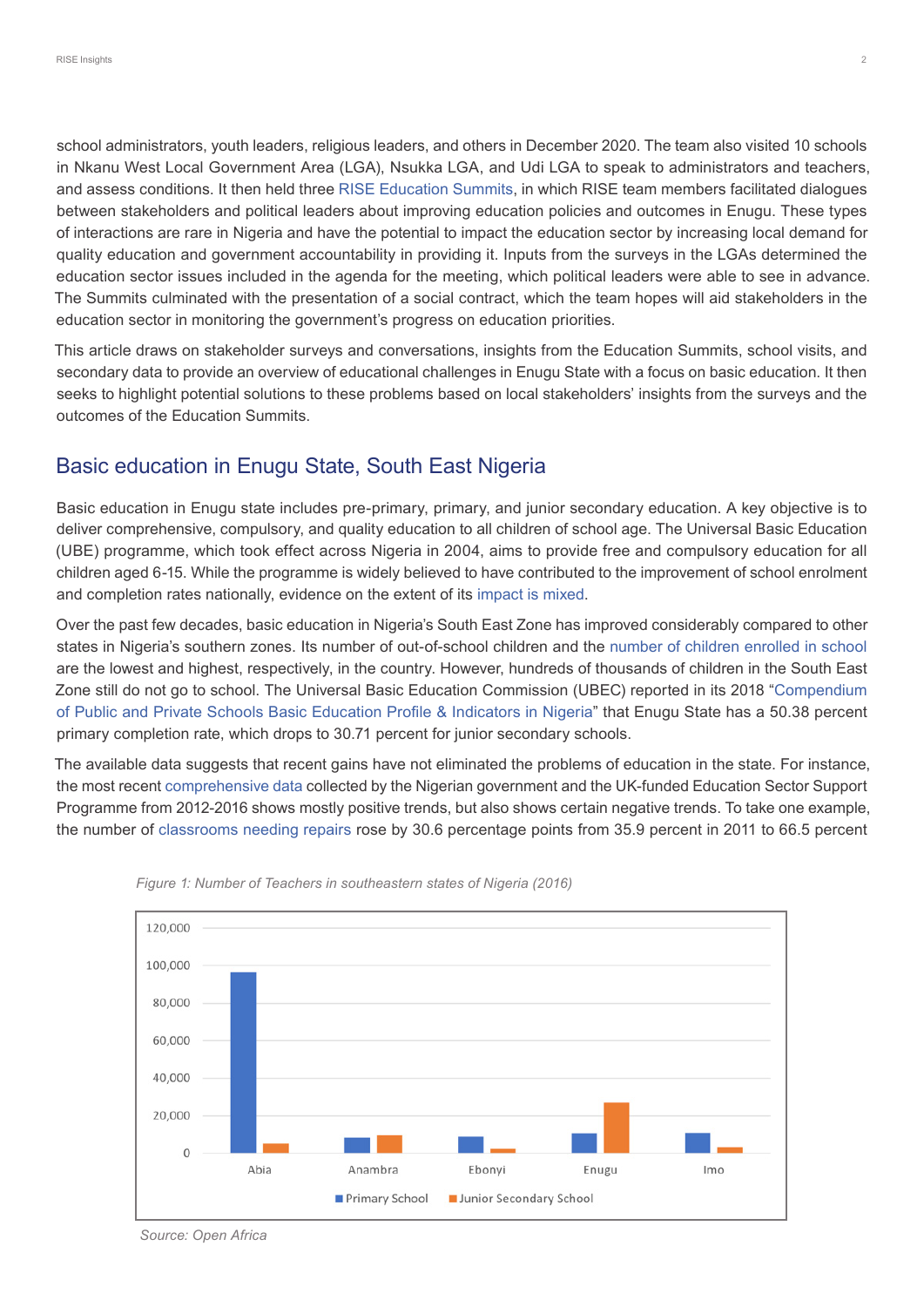in 2013. Enrolment rates also declined from 239,235 in 2011/2012 to 177,375 in 2013/2014. In 2016, the [number of](https://africaopendata.org/dataset/7152c601-c956-4180-9bc3-7ecd3558662e/resource/2fd0db9d-e0fe-4632-a074-0f714b8b4ceb/download/nigeria-education-indicators-2016.pdf)  [primary school teachers](https://africaopendata.org/dataset/7152c601-c956-4180-9bc3-7ecd3558662e/resource/2fd0db9d-e0fe-4632-a074-0f714b8b4ceb/download/nigeria-education-indicators-2016.pdf) in Enugu stood at 10,415, which was significantly lower than the 27,026 junior secondary school teachers in the state (Figure 1). This imbalance is striking when contrasted with other South East Zone states such as Abia, where the number of primary school teachers far exceeds the number of junior secondary school educators.

# Overview of education challenges in Enugu State

Enugu State's education sector challenges include a lack of governmental supervision or management; the absence and/or ineffectiveness of education committees; misalignment between curriculums and the job market; poor teacher remuneration and working standards; unsafe learning environments; and inadequate or non-existent hygiene, water, and sanitation facilities. We present the challenges below with additional input gleaned from our RISE stakeholder surveys.

## **Poor supervision in the education sector**

Nigerian education-related projects suffer severely from [poor supervision by the government](https://iaccseries.org/blog/how-corruption-is-affecting-basic-education-in-nigeria/). Existing systems do not allow for transparency and accountability in the way funds are allocated. Awarded projects often follow a politicised pattern, and little is done about maintenance of pre-existing projects. As a result, the learning environment is characterised by dilapidated infrastructure. The RISE survey found widespread perceptions that infrastructural shortcomings are a determining factor in poor access to education in Enugu State. For instance, when asked to choose one reason for poor access to education in their LGA, 26 percent of those interviewed in Enugu's Nkanu West LGA pointed to shortages of school infrastructure and teachers. In Udi LGA, this figure was 25 percent and in Nsukka, 27 percent. RISE survey respondents also expressed some concern about governance quality in the education system. Approximately 12 percent of the 199 respondents in Nkanu West LGA believed that poor governance of the education sector was the primary reason for poor education in that LGA. In Nsukka and Udi LGAs, this number was around 13 percent.

## **Absence of education committees**

Education committees are largely absent or ineffective at ensuring a more stable and dynamic education system in Enugu State. Moreover, few initiatives seek to incorporate and maintain existing governing bodies like School Based Management Committees (SBMC). A committee encompassing local education stakeholders (such as parents, teachers, and religious and traditional rulers), educators, and education state actors should play an integral part in any basic education system, as envisioned by the National Council of Education's school-based management initiative launched in 2005.

Surprisingly, primary data gathered by the RISE Nigeria team revealed that relatively few education stakeholders see SBMCs as an urgent priority. For example, only 9 percent of respondents described education committees as an urgent priority for improving education in Nkanu West LGA, while 6 percent and 10 percent saw education committees as an urgent priority in Nsukka and Udi LGAs, respectively.

## **Misalignment with the job market**

Enugu State's basic education curriculum lacks a balance between theoretical and practical knowledge and fails to prepare students for modern employment. There is a huge gap between the relevance of subjects taught and the basic demands of the job market. When asked to choose one problem with the local education sector, 16 percent of respondents in Nsukka LGA stated that teaching does not adequately target the job market. This number was higher in Nkanu West LGA at 21 percent and lower in Udi LGA at 13 percent.

## **Poor remuneration and welfare standards**

Anecdotal evidence shows that graduates are increasingly unlikely to pursue teaching as a profession in governmentowned schools. A widely highlighted cause is the lack of adequate, regularly provided welfare and remuneration packages for staff. This view is supported by RISE field research, which found that financial insecurity has been a major setback for education development in Enugu state. Ten percent of those interviewed in Nkanu West LGA stated that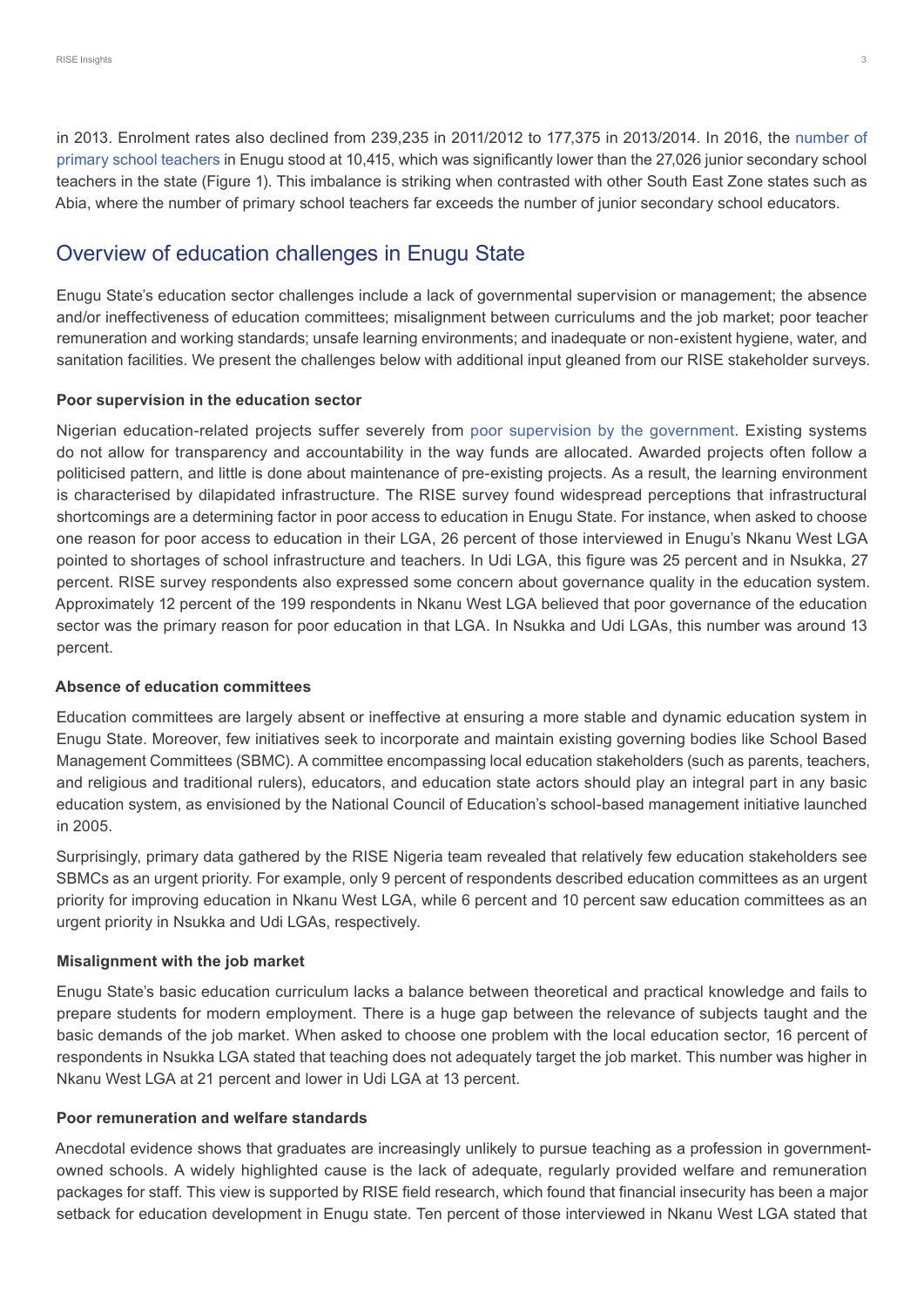financial insecurity is the primary issue in the education sector in the LGA, while 15 percent and 17 percent respectively in Udi and Nsukka LGAs identified financial insecurity as the main problem in their LGA's education sectors. Currently, primary school teachers are paid below the government-approved minimum wage. Retired teachers rarely receive earned pensions when due. Educators argue that government allocations favour secondary school teachers more than primary school teachers. This favouritism is more evident in urban areas relative to rural areas. Teachers consequently seek deployment to urban areas, which drives teacher shortages in rural areas.

In addition to this persistent deficiency of government funding for teachers, little or no periodic incentives are made available for efficient teachers or well performing school-age children. A combination of poor welfare packages and unpromising incentives stresses teachers' commitment to delivering quality education.

### **Insecurity and criminal activity**

Insecurity and criminal activities have degraded the quality of education at all levels in Enugu State due to the rise in cultism. Cultism refers to a problem experienced in Nigerian schools and college campuses in which secretive groups conduct illicit or destructive activities such as violence or drug use. Previous literature on cultism in the Nigerian education system suggests it is a result of a complex web of causes including deficiencies in basic infrastructure, parents' inability to inculcate basic cultural values into children, and peer pressure.

However, one key driver of the poor security standards in basic education is surprisingly simple—a lack of proper gatefenced walls around school buildings. Of the 30 schools surveyed in three LGAs in Enugu state, only 6 schools have gates/external walls. This defect gives rise to wide-ranging negative outcomes from abuse of students to trespassing in schools and community learning environments. Some fence-less schools are reported to be used as a base for criminal activities, a loitering place for the homeless or displaced persons, or as a den of cultists. While learning activities occur in the daytime, illicit activities take place in the buildings at night. In the absence of proper fencing, there has also been an increase in land disputes between schools and churches, which can negatively impact schools' ability to provide adequate infrastructure to students.

### **Lack of water, sanitation and hygiene**

[Poor hygiene conditions](https://www.unicef.org/nigeria/water-sanitation-and-hygiene) are predominant across public schools in Enugu State, which generally lack access to clean water and adequate toilet facilities. Subpar sanitary conditions and contaminated drinking water contribute significantly to mortality and morbidity among children due to an increase in vulnerability to water borne diseases. Children's ability to learn is also negatively impacted by [water, sanitation, and hygiene conditions.](https://scholar.harvard.edu/files/adukia/files/adukia_sanitation_and_education.pdf)

This problem is corroborated by RISE field surveys in Enugu. Only 8 percent of respondents in Nkanu West stated that inadequate water, sanitation, and hygiene (WASH) facilities were the primary contributor to poor education outcomes in the state. However, this number was much higher in Udi and Nsukka LGAs, where 23 percent and 25 percent of respondents, respectively, believed that poor WASH conditions were the main factor hampering education delivery. Learning outcomes are further reduced since school-aged children return to their homes to access clean drinking water during school hours. Logically, the more this occurs, the more enrolment, retention, and completion rates are reduced.

## Improving educational quality and conditions in Enugu State

## **Adequate supervision in the education sector**

At the RISE Summit held in Enugu State in December 2020, stakeholders expressed the importance of comprehensive supervision and adequate funding of education. Attendees proposed the establishment of task forces in the LGAs to ensure the appropriate distribution of funds. Stakeholders also urged increased funding, recommending a 15 percent budgetary allocation to the education sector in the state.

### **Ensure recruitment of trained and qualified teachers**

Improvements to educational development in Enugu State depend on teacher recruitment processes and policies, which are key drivers of student enrolment, retention, and completion rates as well instructional quality. For schools to remain functional, the government should review the teacher recruitment process to focus more on qualifications rather than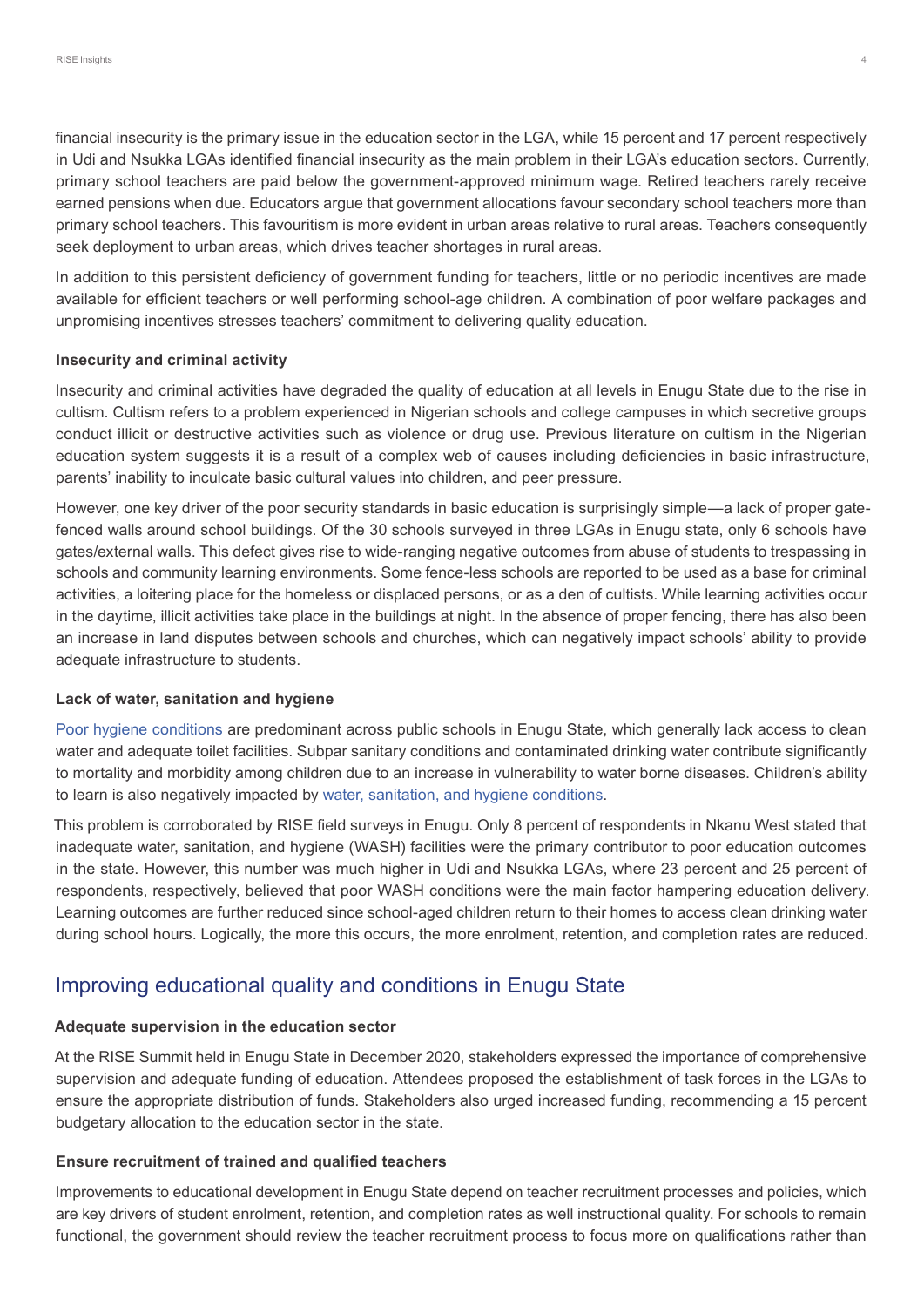affiliation to recruitment personnel or government officials. Stakeholders in Nsukka LGA recommended that teachers receive at least three training sessions in one academic year. In Nkanu West, stakeholders recommended that teachers should be trained once per term to improve teaching performance, while in Udi LGA, it was recommended that teachers should be trained at the end of each term.

## **Ensure a low student-teacher ratio**

A mix of theoretical and practical teaching methods is more feasible in smaller classes and statistical studies have found that [smaller class sizes](https://nicspaull.files.wordpress.com/2011/04/case-deaton-1999-school_inputs_and_educational_out.pdf) lead to [greater student achievement](https://www.researchgate.net/publication/24096038_Identifying_Class_Size_Effects_in_Developing_Countries_Evidence_from_Rural_Bolivia) in Global South countries. A lower student to teacher ratio can also help reduce teacher workloads and allow for more individualised instruction. In the RISE Summit in Udi LGA, stakeholders suggested that a target of 25 students per teacher would improve educational outcomes. Summit attendees in Nsukka called for an even lower ratio of 20 students per teacher.

## **Reinforce school education committees**

School Based Management Committees (SBMC) work to increase the involvement of communities in education, which can help improve the quality and effectiveness of schools. School education committees can serve as instruments for monitoring and evaluating schools, teachers, and students' access to and quality of education. These committees fast-track government inputs—tangible and intangible—into the education system at community levels. A government representative at the Education Summit in Udi LGA promised to reactivate the local SBMC as suggested by stakeholders, in a bid to improve educational outcomes.

## **Reward teacher efficiency and student performance**

Students suffer severely when teachers are absent or inefficient at executing required responsibilities. Academic and non-academic school staff should be incentivised beyond monthly remunerations to improve performance, and teachers' punctuality and professionalism should be rewarded. Available education committees could assist in setting up this system. Government and the private sector should collaborate in sponsoring this system to help guarantee a longer-term vision. The system should reward students' performance in line with standards set by the national Nigerian Education Policy.

## **Provision and renovation of learning and teaching materials**

Access to and quality of education are greatly hampered by inadequate teaching and learning materials. Attendees at a RISE Education Summit in Enugu State suggested an additional provision of a minimum of 200 chair-desks across all schools in Enugu. In line with the Summit's suggestion, education committees should assist school management in ensuring proper maintenance and by providing a comprehensive list of under-resourced schools. Stakeholders also suggested government partnerships with communities focused on infrastructural improvement.

## **Address issues surrounding cultism and hoodlums**

Disruptions of school activities by cultists (for example, consumption and abuse of hard drugs, violent displays, and loitering around the school environment) harm students and teachers alike. School environments need to be properly fenced and provided with security personnel. A key stakeholder in Udi LGA, Pastor Charles Ezenyi, acknowledged the need for fencing the 91 primary schools in the LGA. Local law enforcement agents should help support school security alongside the government and private bodies.

## **Provide technical assistance**

Investments in schools can only be sustained alongside corresponding investments in teachers and school-aged students. Providing schools with up-to-date knowledge is a crucial aspect of the education system. To ensure this, periodic and regular teacher training and development programmes will go a long way to improving learning outcomes. It is important to develop venues for head teachers to share experiences with younger teachers, and for quality assurance officers to take stock of teacher performance and skills.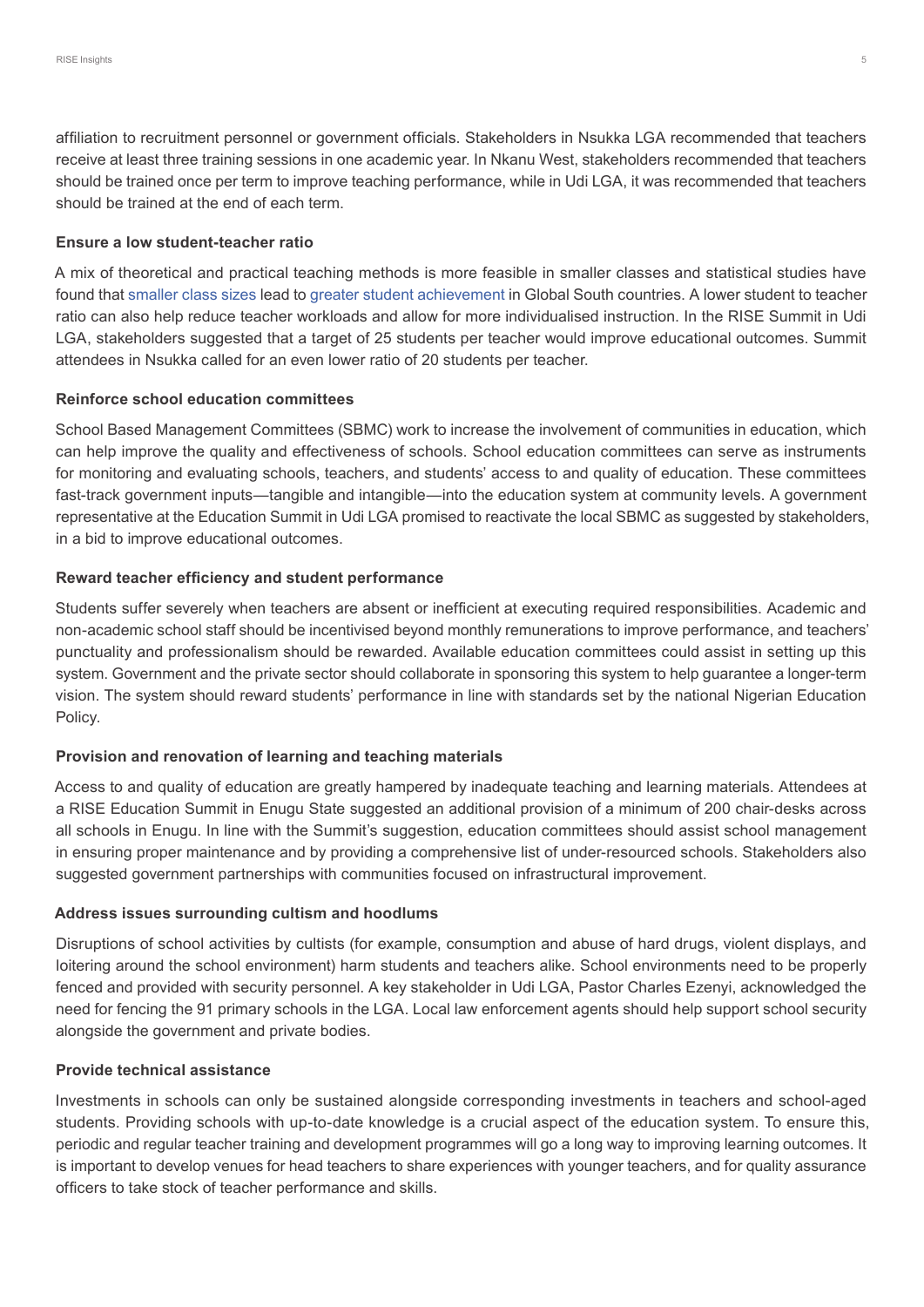#### **Invest in basic WASH infrastructure**

Water, sanitation, and hygiene infrastructure is a prerequisite for both safety and the provision of high-quality education. These infrastructures should be improved immediately.

## Conclusion

Improving basic education is a key a priority for Nigeria's socioeconomic development. Nevertheless, investment in basic education has continued to lag in terms of budgetary allocations and priority. Evidence-based recommendations were drawn from the RISE political economy research project in Enugu State, which conducted field surveys to obtain primary information on education issues. Stakeholders indicated that poor supervision, an absence of education committees, a porous education system, and the lack of adequate water and sanitation are among the key education challenges in Enugu. The project culminated with RISE Education Summits, in which local education stakeholders and government officials gathered to discuss education policy and identify opportunities for improvement. Summit attendees recommended improved government supervision, the recruitment of qualified teachers, lower student teacher ratios, improved infrastructure, reinvigorated school education committees, a modern curriculum, and investment in WASH infrastructure and maintenance.

The Summit proceedings elicited a positive response from participating government officials and other education stakeholders, who promised reinforced commitments to the education sector. A crucial takeaway from the Summits was the pledge by government representatives to ensure that teaching becomes tailored to realistic values. Finally, agreements were reached between local stakeholders and government officials to ensure teacher development in various aspects of perceived deficiencies.

Perhaps the greatest takeaway from the Summit was the example of political leaders and education stakeholders sitting together to have a constructive dialogue about improving education in Enugu State. Even in cases where problems and policy solutions are identified, political economy considerations and misaligned incentives can lead to a lack of execution. The RISE Nigeria team believes that increased deliberative dialogue between government officials and local education stakeholders can help overcome these barriers.